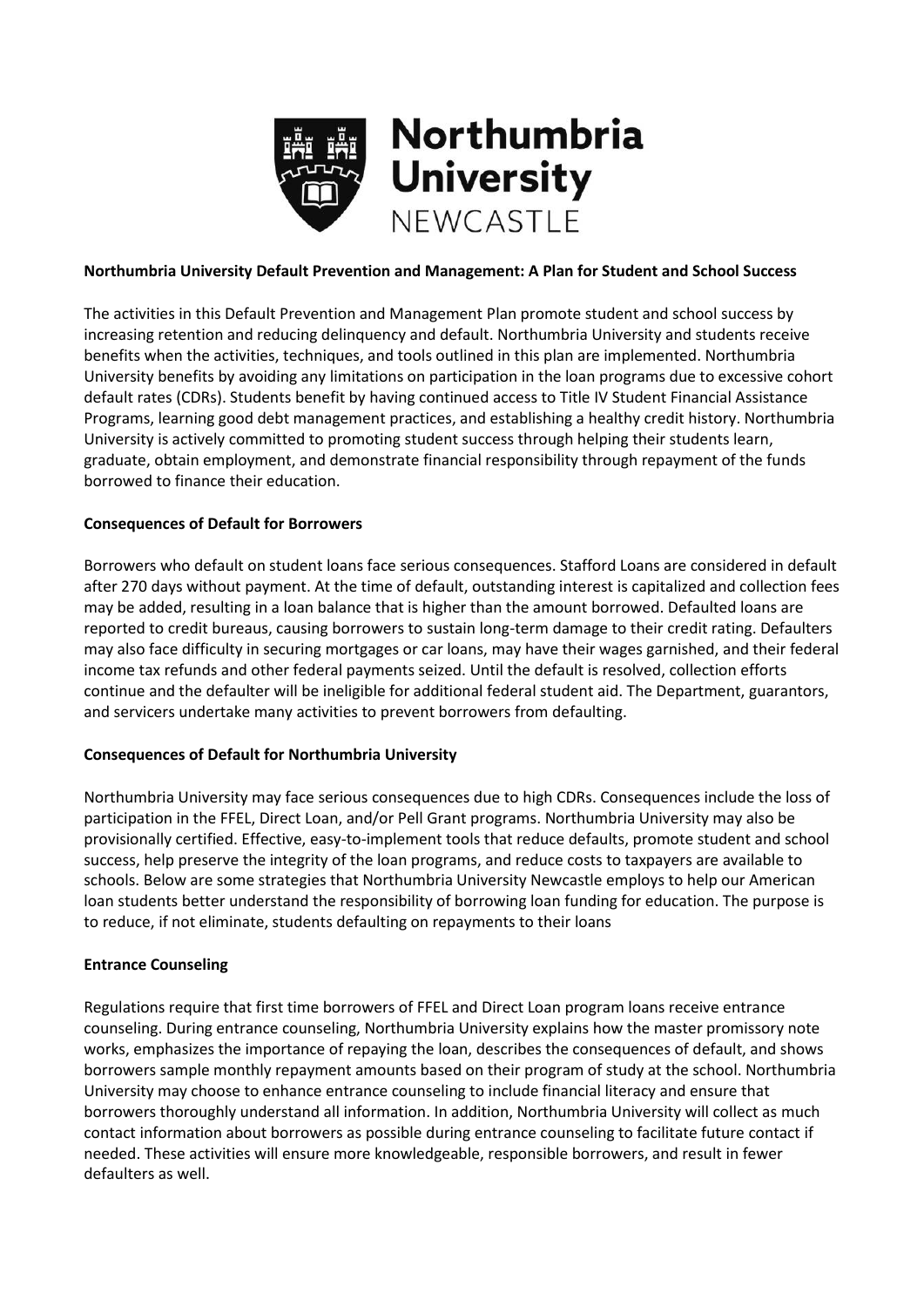### **Financial Literacy for Borrowers**

Northumbria University is able to provide borrowers with information concerning the income potential of occupations relevant to their course of study, counseling at various stages of enrollment, interactive tools to manage debt, repayment options, and school contact information. Northumbria University will also provide borrowers with entrance counseling material and the following resources, at minimum, at enrollment and following graduation or withdrawal:

- Estimate of required monthly payments on the borrower's loan balance,
- Calculators to help estimate and manage debt,
- Loan servicer contact information,
- Contact information for delinquency and default prevention assistance on campus,
- Introduction to NSLDS for Students,
- Repaying Your Student Loans publication.

# **Early Identification and Counseling for Students at-Risk**

Students at-risk generally refers to borrowers who withdraw prematurely from their educational programs, borrowers who do not meet standards of satisfactory academic progress or both. Northumbria University counsels at-risk borrowers, focusing on the causes of withdrawal or unsatisfactory academic progress and solutions to resolve these matters. The end result of working with at-risk students will be more borrowers completing their educational programs, equating to a higher retention rate for Northumbria University and lower numbers of defaulted borrowers.

# **Communication Across Campus**

Communication of information relevant to the prevention and management of defaults is the joint responsibility of the Financial Aid Office, the general Finance Office and the Welfare, Immigration and Funding Team within Student and Library Services. Information regarding borrowers' academic progress and enrollment status will be components of the information received by all relevant offices across campus including the offices that disburse funds and authorize payments. Accurate and timely communication among the relevant Northumbria entities and the Department for Education not only ensures the right aid is getting to the right student, but such communication helps Northumbria University comply with regulations regarding the school's standards of administrative capabilities, accurate and timely reporting of borrowers' enrollment status, and satisfactory academic progress.

# **Exit Counseling**

Regulations require that Northumbria University provide exit counseling to students. Exit counseling is an effective way to prevent defaults and is often the last opportunity that borrowers have to work with someone at school regarding their loans. In-depth counseling that focuses on fully explaining repayment plans and choices that fit the borrowers' needs is essential. Exit counseling is the opportunity to clear up any misconceptions students may have about their loan obligations and re-emphasize the consequences of default. Northumbria works with its students on these matters. A large percentage of borrowers in delinquency either did not have the benefit of receiving this information or did not receive it timely. Thorough exit counseling is a cornerstone of default prevention and is mandatory.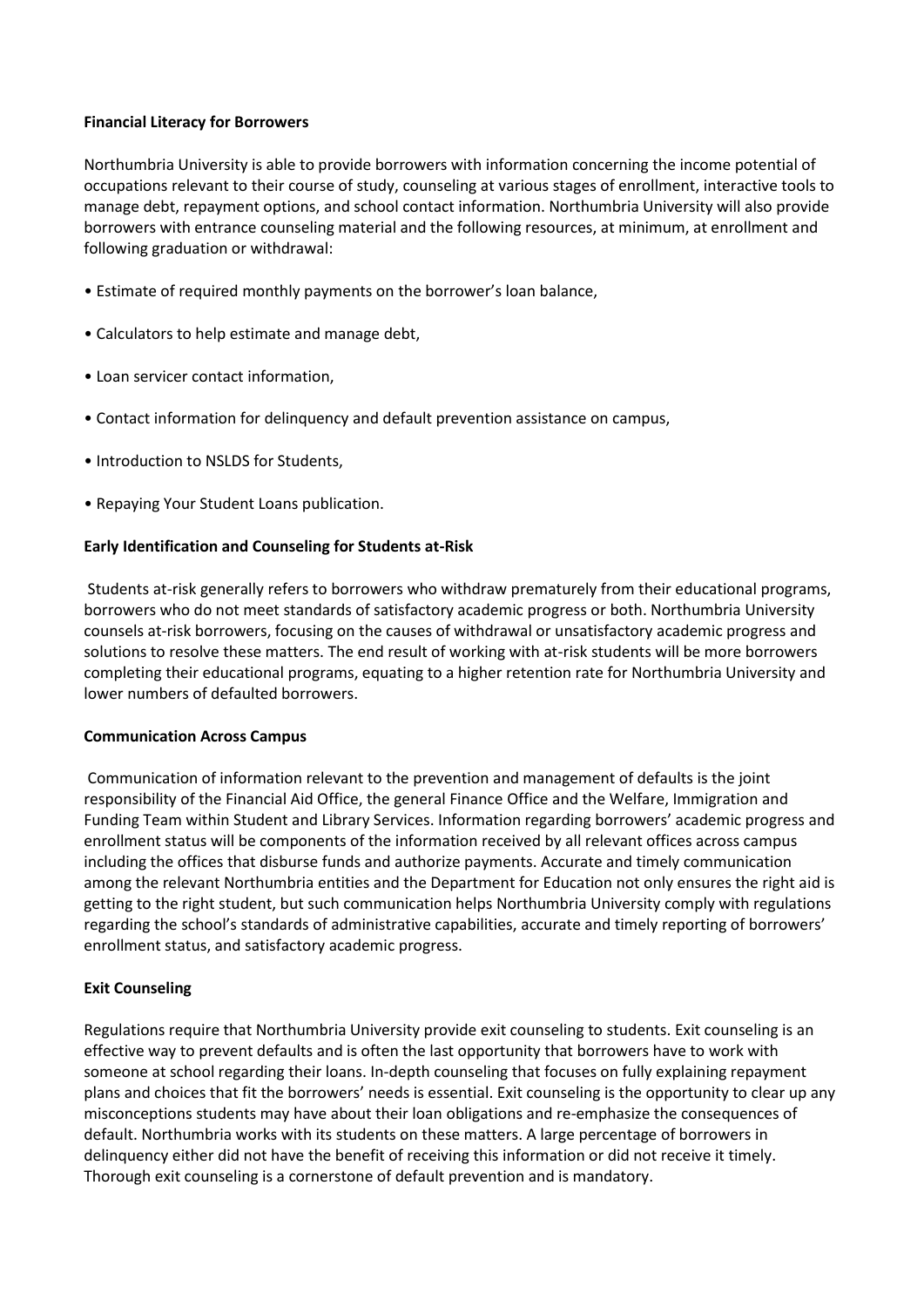### **Withdrawals**

Many borrowers who default on their loans are borrowers who withdrew from school prior to completing their academic programs. These borrowers, at the highest risk of default, can often be identified while still on campus. Early identification and timely intervention can improve student retention and reduce the number of defaulted loans. In addition to fulfilling the regulatory requirement to provide exit counseling to students, Northumbria University works with students even after they have left school by encouraging them to complete their programs of study and helping them resolve the issue(s) that prompted their withdrawal.

### **Timely and Accurate Enrollment Reporting**

Northumbria University provides timely and accurate enrollment reporting to the Secretary or the guarantor as appropriate as is required by regulation and promotes school and student success. There is a direct correlation between late or inaccurate enrollment reporting and loan defaults. This activity ensures that borrowers receive their full grace period, and further ensures that contacts from the loan servicer such as correspondence and telephone calls occur in the appropriate timing and sequence. The servicer's contacts are designed to increase the likelihood that borrowers will satisfy loan obligations.

# **NSLDS Date Entered Repayment (DER) Report**

On a bi-monthly basis, Northumbria University compares the DER Report to their institutional records, and make any necessary corrections to their borrowers' status using NSLDS Enrollment Reporting. Northumbria does not assume that a borrower's DER is correct, as it is subject to change. Lenders can change a student's enrollment status based on data from the clearinghouse or a student's request. Likewise, Northumbria can update enrollment information based on information it receives from the student or another reliable source. Reviewing the DER Report will result in more accurate data, assuring that borrowers enter repayment in the correct cohort year and that schools receive accurate cohort default rates (CDRs)

# **Early Stage Delinquency Assistance (ESDA)**

ESDA begins at the time of separation or early in the grace period. ESDA is a highly focused effort by lenders, guarantors, and Northumbria University to assist particular borrowers to prepare for entry into loan repayment. Certain borrowers, such as those who have failed to complete their academic program, or borrowers who share specific characteristics or academic or related experiences, may be more likely to encounter difficulties initiating and maintaining on-time loan repayment. ESDA activities afford lenders, guarantors, and Northumbria University an opportunity to provide focused, enhanced loan counseling, borrower education, and personal support during the grace period, and in so doing help decrease the chances of later loan default. In addition to ESDA, Northumbria University utilizes default aversion assistance offered by guarantors and similar assistance from the Direct Loan Servicer for borrowers who are at least 60 days delinquent.

### **Late Stage Delinquency Assistance (LSDA)**

Though guarantors and the Direct Loan Servicer are extremely effective in working with borrowers throughout repayment, they lose touch with some borrowers. Northumbria University is often help to reestablish this critical communication during the late stages of delinquency, serving as a liaison between delinquent borrowers and staff experienced in borrower assistance. LSDA techniques enables Northumbria University to rescue severely delinquent borrowers, those who are more than 240 but less than 361 days delinquent, from default.

### **Maintain Contact with Former Students**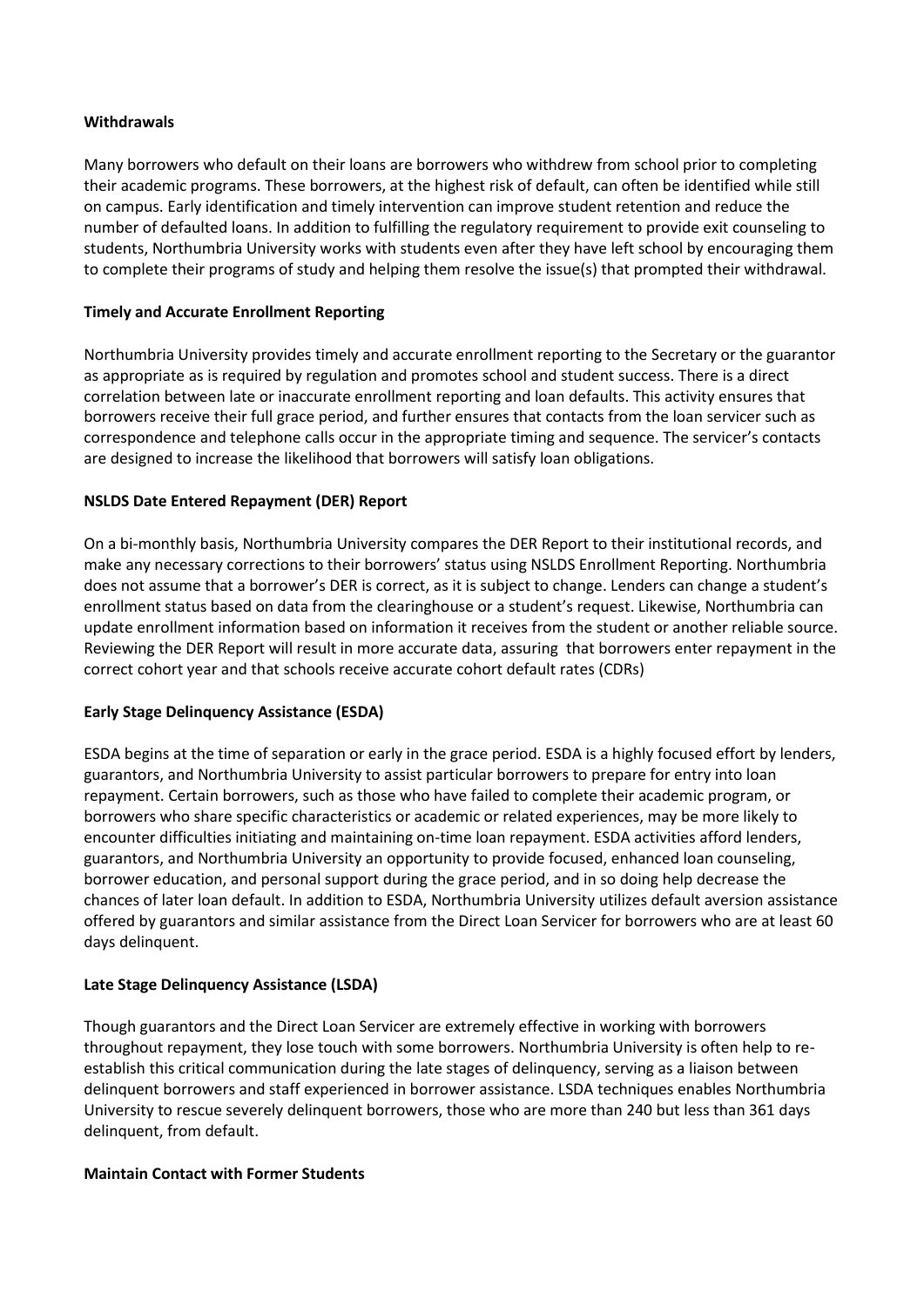Northumbria University reaches and keeps in contact with its former students after they have left campus. If required, Northumbria University is able work with borrowers during every stage of repayment. Work with lenders, guaranty agencies, and servicers to identify delinquent and hard to reach borrowers, or those who have not been contacted at all to assist them with their repayment options and obligations. Contacting borrowers is an essential activity upon which successful default prevention and management can be built. Contact from Northumbria University may be the only effective technique to save a borrower from the negative consequences of default.

# **Loan Record Detail Report (LRDR) Data Review**

Schools, borrowers, and the loan programs in general all benefit from a thorough examination of the draft and official CDR data to ensure that the rates are accurate and include the correct borrowers and loans. Upon receiving their rates, Northumbria University examines its LRDR, the report containing all the data that comprises the CDR calculation. The Department recommends that all schools review their LRDR regardless of their CDR. It is Northumbria's responsibility to challenge incorrect data reflected in the draft CDR, or request an adjustment, or submit an appeal of inaccurate data as reflected in their official CDR.

# **Analyze Defaulted Loan Data to Identify Defaulter Characteristics**

No matter how effective and far-reaching a default prevention and management plan is, some borrowers default. A major part of any plan is to periodically review progress in preventing defaults. One element of this review is a comprehensive analysis of defaulters. Northumbria University gathers information to discern who is defaulting and why. Northumbria University then uses this information to improve its default prevention and management practices and initiatives. Internal data includes key information such as high school attended, program of study, demographics, grades, etc. Reviewing the LRDR also provides key data about borrowers that can assist in determining common characteristics among defaulters. Causes for defaults can include, but are not limited to, absent or incomplete internal procedures, practices, and communication, particular programs and course requirements or structure, and ineffective counseling. Frequent examination of defaulter characteristics coupled with an assessment of default prevention and management successes and shortcomings provide valuable information. Northumbria University promotes success by taking preventive measures to correct ineffective practices thereby preventing current and future borrowers from experiencing the same difficulties that plagued past defaulters. One solution to preventing future defaults lies in understanding what caused past defaults.

# **Section V Enhanced Entrance and Exit Counseling**

In addition to complying with the applicable requirements in 34 CFR 682.604, 34 CFR 685.304, 34 CFR 668.165 and 34 CFR 668 Subpart D, Northumbria University also ensures that entrance and exit counselling also includes the following:

# **Requests for Borrower Information**

• During entrance and exit counseling, Northumbria obtains information from borrowers regarding references and family members beyond those requested on the loan application, and asks for cell phone numbers and email addresses for borrowers and for family members;

• During exit counseling, Northumbria obtains updated information from borrowers including their addresses, cell phone numbers, email addresses, and addresses of their references and various family members.

# **Information about Repaying the Loan**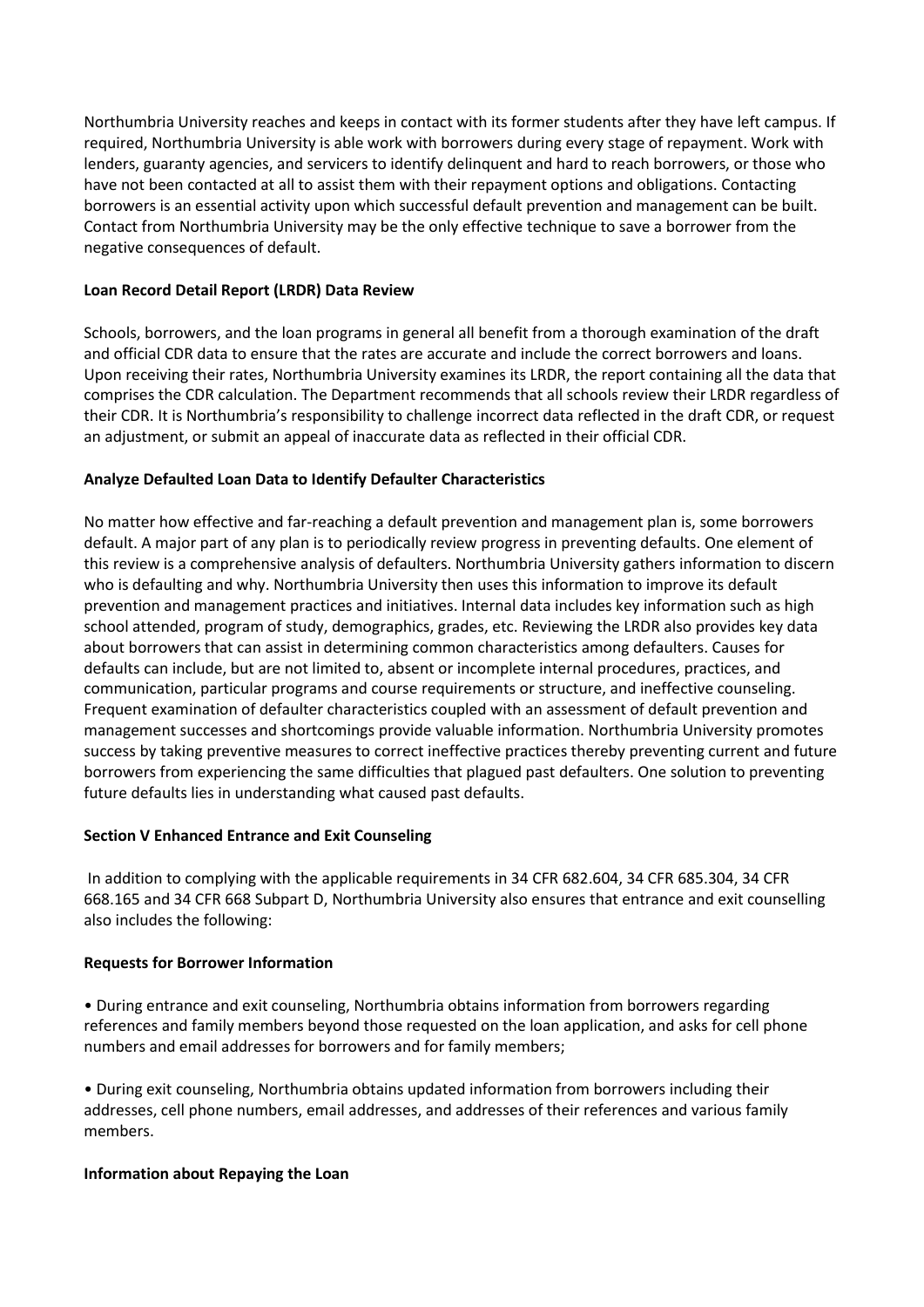- Estimated balance of loan(s) when the borrower completes the program;
- Interest rate on the borrower's loan(s);
- Name, address and telephone number for the borrower's lender;

• During exit counseling, Northumbria University provides a sample loan repayment schedule based on the borrower's total loan indebtedness;

• Estimated monthly income that the borrower can reasonably expect to receive in his or her first year of employment based on the education received at your school;

• Estimated date of the borrower's first scheduled payment.

Reminders about Personal Financial Management and Title IV Loans

• Northumbria University provides financial literacy resources to borrowers at enrollment, throughout attendance, and following graduation or withdrawal;

• Students should borrow only what is needed and can cancel or return any funds in excess of what is needed;

• Borrowers must inform their lenders immediately of any change of name, address, telephone number, or social security number;

• If a borrower is unable to make a scheduled payment, he or she should contact the lender before the payment's due date to discuss a change in repayment plan or other repayment options;

• General information should be provided about:

- o Repayment options; and
- o The sale of loans by lenders and the use by lenders of outside contractors to service loans.

Below are tools that Northumbria University uses to ensure data accuracy and employ effective loan counseling and default prevention and management techniques

### **Where do I begin?**

FSA Assessments for Default Prevention and Managemen[t https://fsapartners.ed.gov/knowledge](https://fsapartners.ed.gov/knowledge-center/library/fsa-assessments/2022-04-13/default-prevention-management)[center/library/fsa-assessments/2022-04-13/default-prevention-management](https://fsapartners.ed.gov/knowledge-center/library/fsa-assessments/2022-04-13/default-prevention-management)

#### **Loan Counseling**

Entrance Counseling<https://studentaid.gov/entrance-counseling/>

Exit Counseling<https://studentaid.gov/exit-counseling/>

The Student Guide<https://studentaid.gov/sites/default/files/loan-entrance-counseling.pdf>

How much will it cost?<http://nces.ed.gov/ipeds/cool/>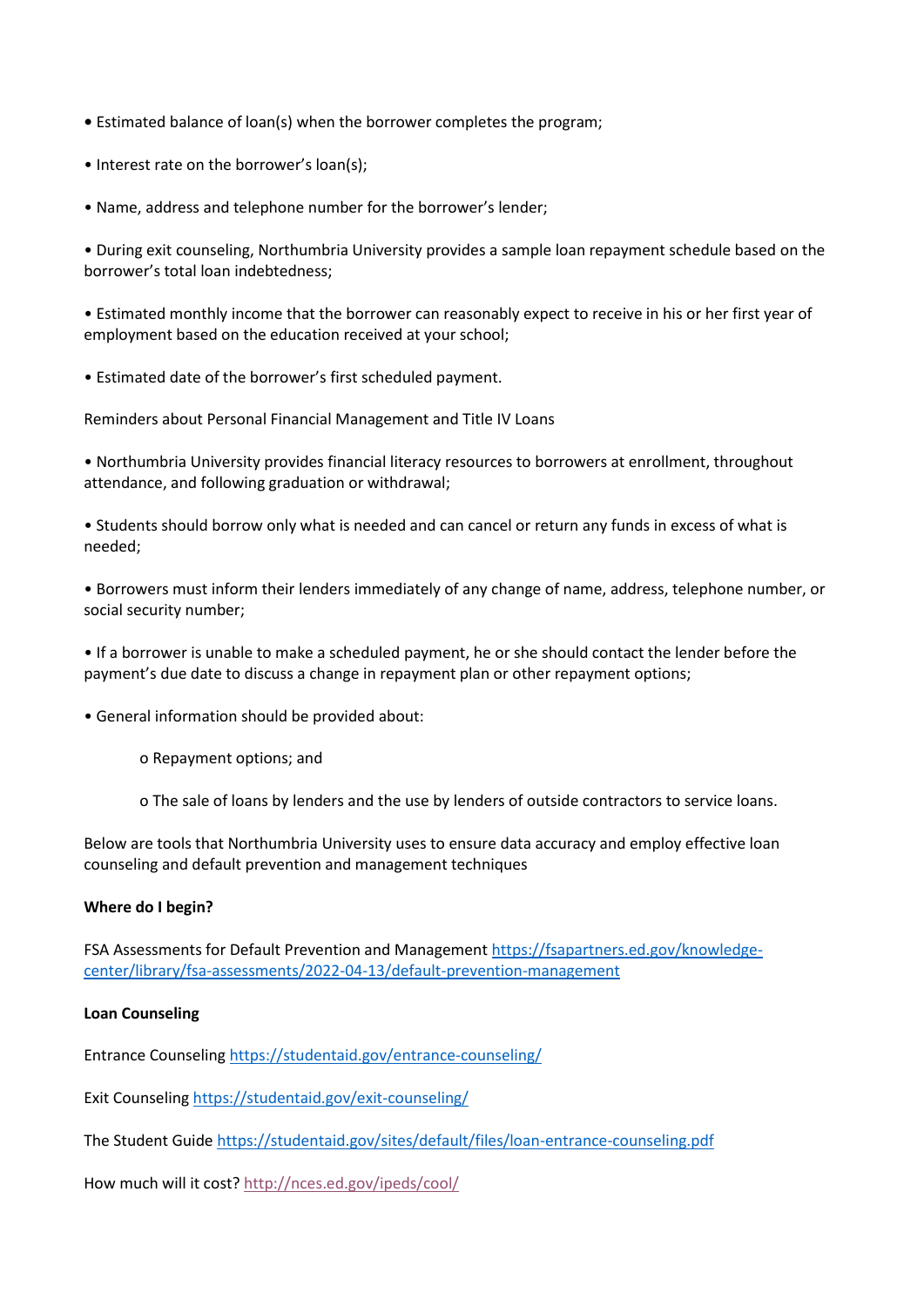Repaying Your Student Loan[s https://studentaid.gov/manage-loans/repayment](https://studentaid.gov/manage-loans/repayment)

Ombudsman Office [https://fsapartners.ed.gov/help-center/fsa-customer-service-center/service-centers-for](https://fsapartners.ed.gov/help-center/fsa-customer-service-center/service-centers-for-students/office-of-the-ombudsman-fsa)[students/office-of-the-ombudsman-fsa](https://fsapartners.ed.gov/help-center/fsa-customer-service-center/service-centers-for-students/office-of-the-ombudsman-fsa)

Ensuring Student Loan Repayment Best Practices for Schools <https://fsapartners.ed.gov/sites/default/files/attachments/eannouncements/0118nhbook1web.pdf>

Mapping Your Futur[e http://www.mapping-your-future.org](http://www.mapping-your-future.org/)

Jump Start Coalition for Personal Financial Literac[y http://www.jumpstart.org](http://www.jumpstart.org/)

### **Enrollment Reporting and Data Accuracy**

NSLDS Enrollment Reporting Guide, formerly SSCR User's Guide [https://fsapartners.ed.gov/sites/default/files/attachments/2019-](https://fsapartners.ed.gov/sites/default/files/attachments/2019-12/NewNSLDSEnrollmentReportingGuide_0.pdf) [12/NewNSLDSEnrollmentReportingGuide\\_0.pdf](https://fsapartners.ed.gov/sites/default/files/attachments/2019-12/NewNSLDSEnrollmentReportingGuide_0.pdf)

NSLDS Date Entered Repayment Report, School Repayment Information Loan Detail Report, and Enrollment Reporting Summary Repor[t https://fsapartners.ed.gov/knowledge-center/library/nslds-user](https://fsapartners.ed.gov/knowledge-center/library/nslds-user-resources/2017-02-21/nslds-record-layouts-subject-nslds-date-entered-repayment-report-der001-and-der003)[resources/2017-02-21/nslds-record-layouts-subject-nslds-date-entered-repayment-report-der001-and](https://fsapartners.ed.gov/knowledge-center/library/nslds-user-resources/2017-02-21/nslds-record-layouts-subject-nslds-date-entered-repayment-report-der001-and-der003)[der003](https://fsapartners.ed.gov/knowledge-center/library/nslds-user-resources/2017-02-21/nslds-record-layouts-subject-nslds-date-entered-repayment-report-der001-and-der003)

NSLDS FAQ[s https://nsldsfap.ed.gov/nslds\\_FAP/static/faq.jsp](https://nsldsfap.ed.gov/nslds_FAP/static/faq.jsp)

NSLDS User ID

CPS/WAN Technical Support 1-800-330-5947

NSLDS Customer Support 1-800-999-8219

Cohort Default Rate Guide for information on challenges, adjustments, and appeals <https://fsapartners.ed.gov/knowledge-center/topics/default-management/cohort-default-rate-guide>

### **Late Stage Delinquency Assistance (LSDA) Guide**

<https://fsapartners.ed.gov/sites/default/files/attachments/presentations/04EACSession04.pdf>

### **General Connections/Publications**

The Office of Federal Student Ai[d http://www.ed.gov/about/offices/list/fsa/index.html](http://www.ed.gov/about/offices/list/fsa/index.html)

The Student Guide <https://studentaid.gov/sites/default/files/loan-entrance-counseling.pdf>

NSLDS [https://www.nsldsfap.ed.gov](https://www.nsldsfap.ed.gov/) o[r https://www.nsldsfap.ed.gov/secure/logon.asp](https://www.nsldsfap.ed.gov/secure/logon.asp)

### **ED Pubs, the Department of Education Online Publication Ordering System, helps you identify and order free publications from the Department.**

Examples of resources available at ED Pubs include the following: